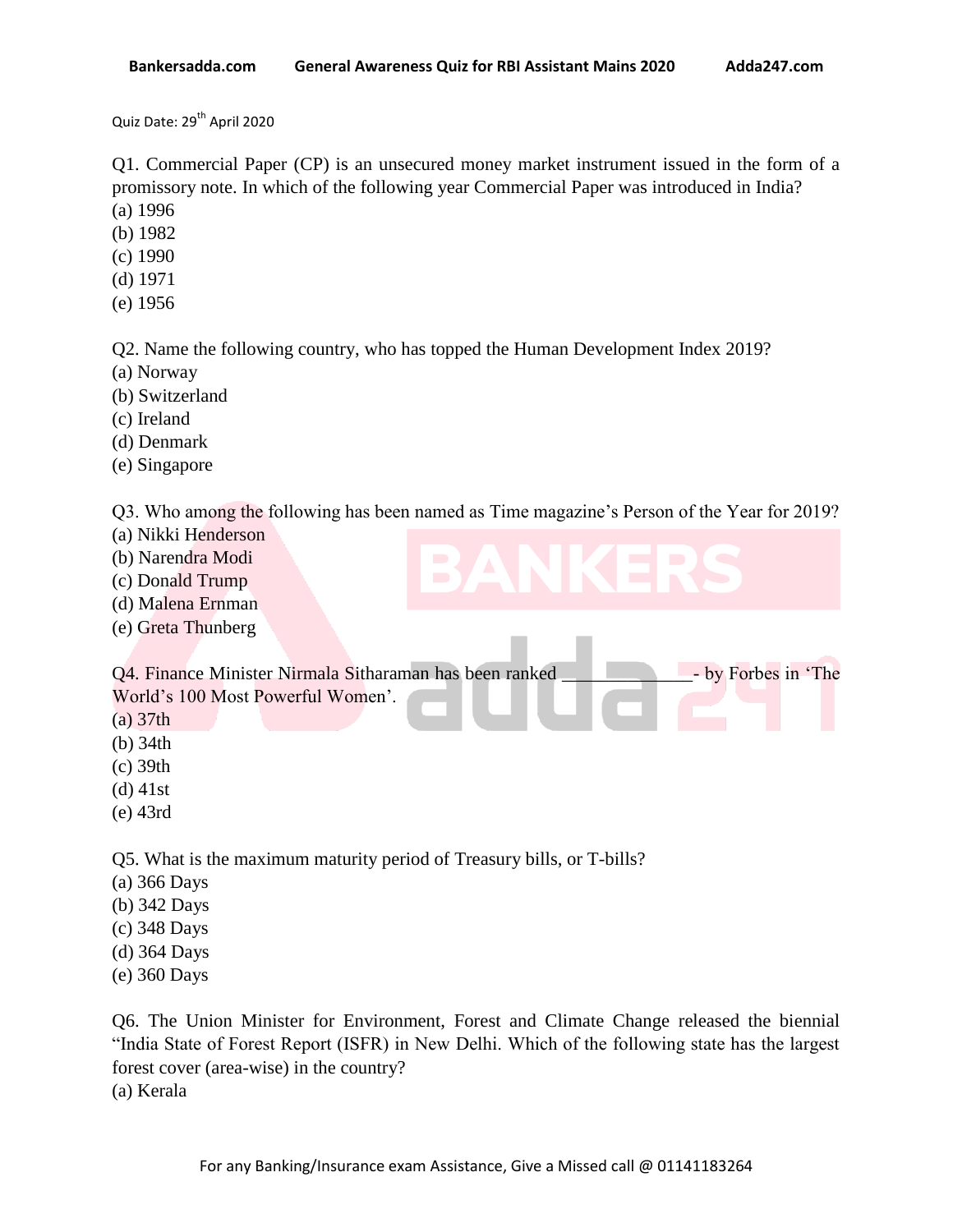- (b) Madhya Pradesh
- (c) Gujarat
- (d) Arunachal Pradesh
- (e) Karnataka

Q7. The Reserve Bank of India released guidelines for "on tap" Licensing of Small Finance Banks in the Private Sector. The minimum capital for setting up an SFB has been mandated at-?

- (a) Rs. 700 crores
- (b) Rs. 1000 crores
- (c) Rs. 800 crores
- (d) Rs. 500 crores
- (e) Rs. 200 crores



Q8. The Reserve Bank of India announced round-the-clock transactions will be allowed 24×7 facility under the NEFT system on all days. What is the full form of NEFT?

- (a) National Electronic Funds Transfer
- (b) National Electronic Funds Treaty
- (c) National Electronic Funds Transaction
- (d) National Electronic Funds Time
- (e) National Electronic Funds Transport

Q9. Which country has become the 1st country to make the entire process for pilgrims going on Haj completely digital?

- (a) Germany
- (b) Japan
- (c) China
- (d) India
- (e) Pakistan

Q10. The Centre is launching a nationwide vaccination drive to prevent eight diseases under Intensified Mission \_\_\_\_\_\_\_\_\_\_\_\_\_ 2.0 across the country.

- (a) Intrapsychic
- (b) Indriya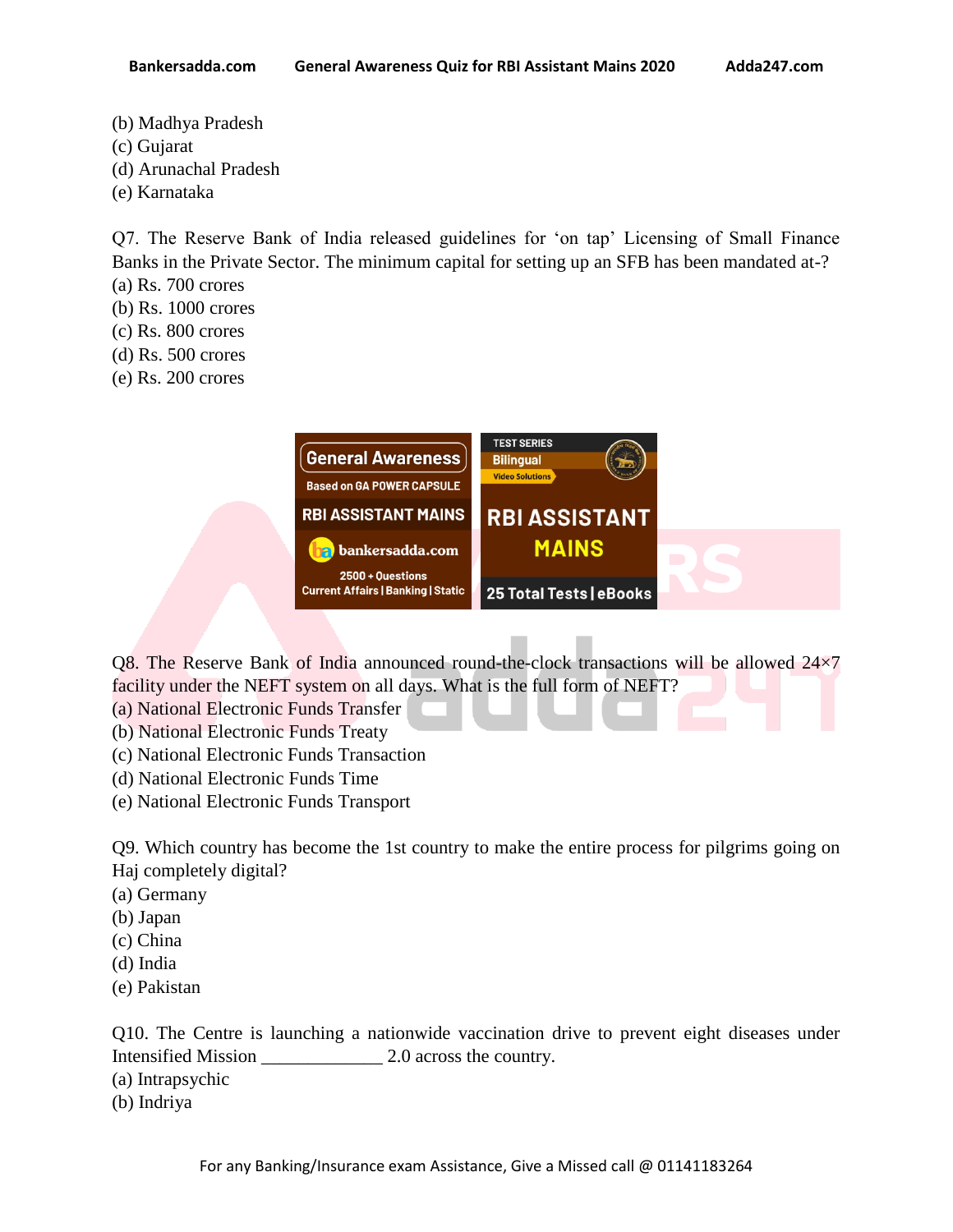**Bankersadda.com General Awareness Quiz for RBI Assistant Mains 2020 Adda247.com**

- 
- (c) Indradhanush
- (d) Indraprastha
- (e) Inderlok

Q11. In which city, Vice President M Venkaiah Naidu has launched the "Bharatiya Poshan Anthem"?

- (a) Mumbai
- (b) Bengaluru
- (c) Chennai
- (d) Kolkata
- (e) New Delhi

Q12. What is the ranking of India in 2019's Climate Change Performance Index (CCPI) at the COP25 climate summit held in the Madrid, Spain?

- (a) 10th
- (b) 15th
- (c) 11th
- (d) 9th
- (e) 5th

Q13. STP is an automated electronic payment process that is used by corporations and banks. What is the meaning of "S" in STP?

addae

- (a) Session
- (b) Security
- (c) Straight
- (d) Section
- (e) System

Q14. What is the rank of India in the Human Development Index 2019?

- (a) 110th
- (b) 129th
- (c) 104th
- (d) 102nd
- (e) 101st

Q15. There are several money market instruments. Which of the following is not a money market instrument?

- (a) Debentures
- (b) Certificates of deposit
- (c) Bills of exchange
- (d) Commercial paper
- (e) Treasury bills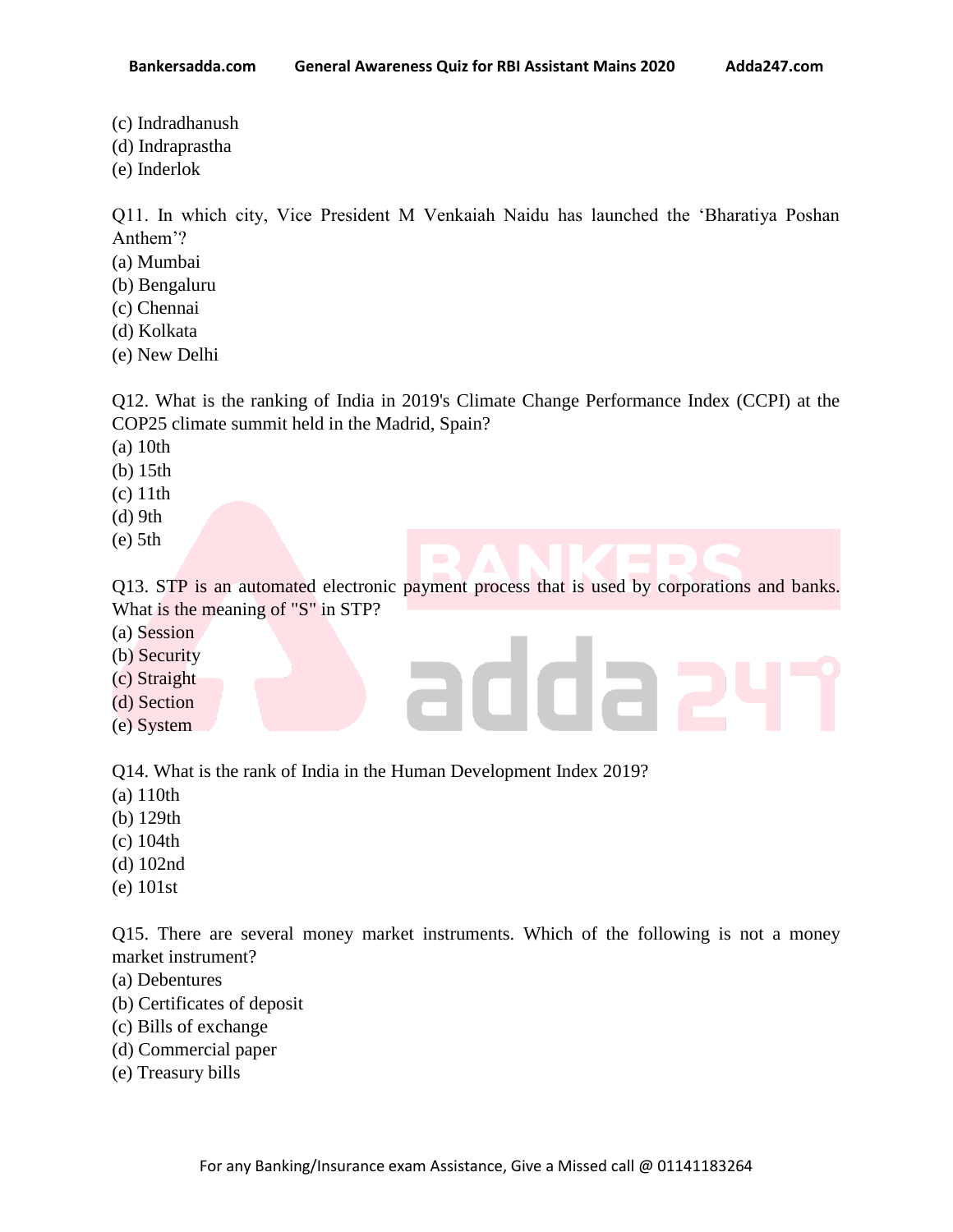### **Solutions**

## S1. Ans.(c)

Sol. Commercial Paper (CP) is an unsecured money market instrument issued in the form of a promissory note. It was introduced in India in 1990.

# S2. Ans.(a)

Sol. Norway, Switzerland, Ireland respectively occupied the top three positions in the Human Development Index 2019.

# S3. Ans.(e)

Sol. Sweden"s Greta Thunberg has been named as Time magazine"s Person of the Year for 2019. Greta Thunberg is the Swedish schoolgirl who inspired a global movement to fight climate change and became popular with the "#FridaysForFuture".

### S4. Ans.(b)

Sol. Finance Minister Nirmala Sitharaman has been ranked 34th by Forbes in "The World"s 100 Most Powerful Women".

#### S5. Ans.(d)

Sol. Treasury bills, or T-bills, have a maximum maturity period of 364 days.

### S6. Ans.(b)

Sol. The Union Minister for Environment, Forest and Climate Change released the biennial "India State of Forest Report (ISFR)", in New Delhi. Area-wise, Madhya Pradesh has the largest forest cover in the country.

#### S7. Ans.(e)

Sol. The licensing window will be open on-tap. The minimum capital for setting up an SFB has been mandated at ₹200 crores, adding for primary (urban) co-operative banks (UCBs), which wish to become SFBs, the initial requirement of net worth will be ₹100 crores, which will have to be increased to ₹200 crores within five years from the date of commencement of business.

#### S8. Ans.(a)

Sol. The Reserve Bank of India announced round-the-clock transactions will be allowed 24×7 facility under the National Electronic Funds Transfer (NEFT) system on all days including weekends and holidays.

#### S9. Ans.(d)

Sol. India has become the 1st country to make the entire process for pilgrims going on Haj completely digital. An online application, e-visa, Haj mobile app, "e-MASIHA" health facility,